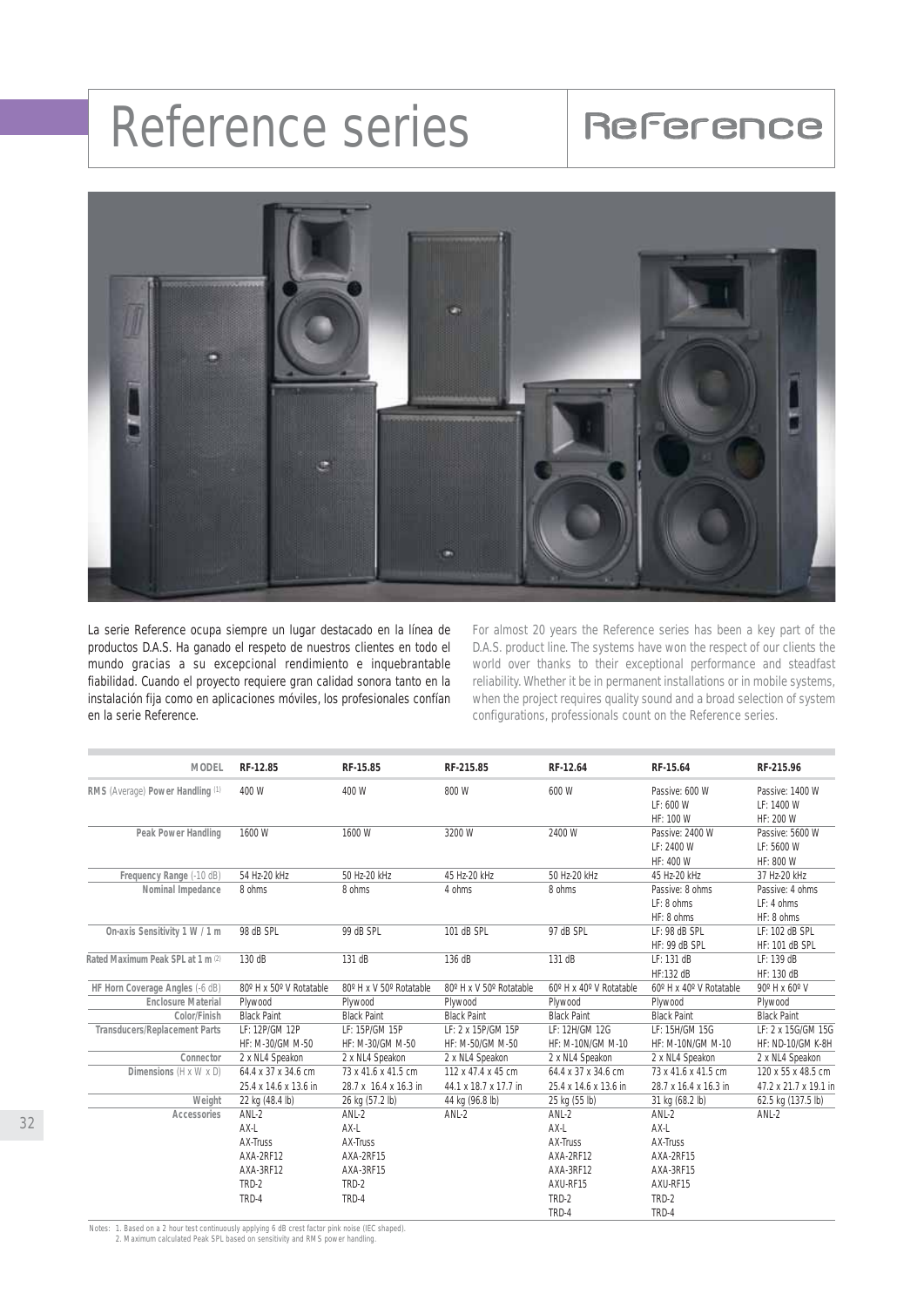

- *for arraying 2 and 3*
- *units - Mounting accessory for*

*- Mounting accessory for rigging from truss*

**RF-12.85**

- *Twin 15P woofer with - M-50 driver with 2" titanium diaphragm - New rotatable 80º x*
- *12 M10 rigging points*
- 
- 
- *rigging from truss*
- *50º horn design*
	- - *permanent mounting*
			- *for arraying 2 and 3 units*
			- *Mounting accessory for rigging from truss*
- **RF-15.64**
- *Altavoz de alta potencia 12H con bobina de 4" - Motor M-10N de neodimio y diafragma de titanio de 3" de titanio 3"*
- *Nuevo difusor rotable con dispersión de 60º x 40º*
- *Utilizable con trípode*

**RF-12.64**

- *Soporte en "U" para la instalación fija*
- *Bastidor para formar clusters de 2 y 3 unidades*
- *Accesorio para suspensión desde truss*
- *12H Hi-power woofer with 4" voice coil - M-10N Neodymium driver with 3" titanium*
	- *diaphragm - New rotatable 60º x 40º horn design*
- *Stand and pole mountable*
- *U-Bracket accessory for*
- *Array frame accessory*
- 
- 



- *Altavoz de alta potencia Dos altavoces de alta 15H con bobina de 4" - Motor M-10N de*
- *neodimio y diafragma - Nuevo difusor rotatable con dispersión de 60º x*
- *40º - Utilizable con trípode*
- *Soporte en "U" para la instalación fija - Bastidor para formar*
- *clusters de 2 y 3 unidades*
- *Accesorio para suspensión desde truss*
- *15H Hi-power woofer with 4" voice coil - M-10N Neodymium driver with 3" titanium*
- *diaphragm - New rotatable 60º x 40º horn design*
- *12 M10 rigging points - Stand and pole*
- *mountable - U-Bracket accessory for*
- *permanent mounting - Array frame accessory*
- *for arraying 2 and 3 units - Mounting accessory for*
- *rigging from truss*



- *potencia 15G con bobinas de 4"*
- *Motor ND-10 de neodimio y diafragma de titanio de 4"*
- *Modo de operación conmutable pasivo/activo*
- *Pintura alta*
- *resistencia Isoflex - Dos ruedas*
- *posteriores facilitan el transporte*
- *Twin 15G Hi-power woofers with 4" voice coil*
- *ND-10 Neodymium driver with 4" titanium diaphragm*
- *Passive or Bi-amp operation*
- *12 M10 rigging points - Painted in durable*
- *Iso-Flex paint*
- *Rear located wheels for ease of transport*